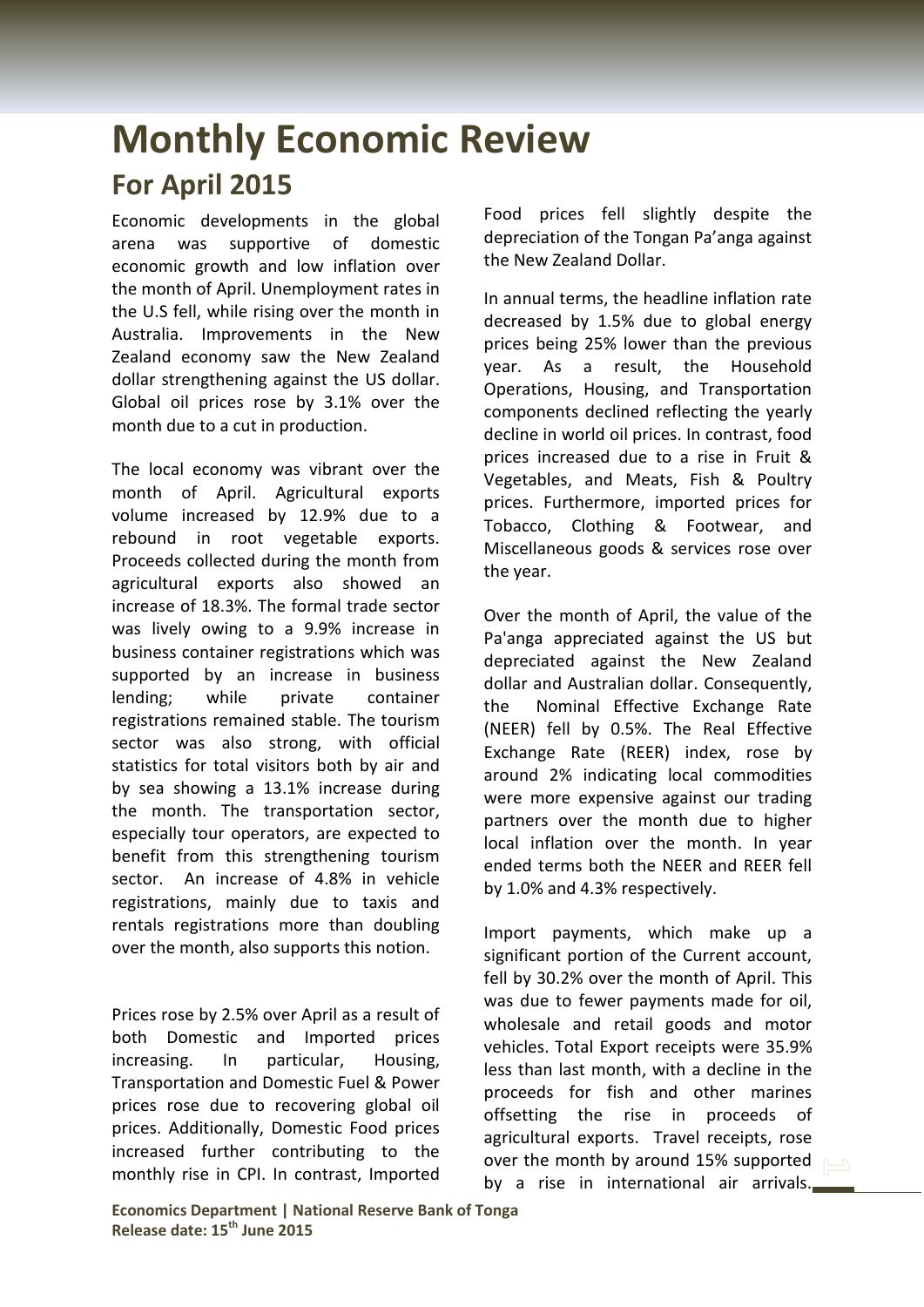Remittances rose by around 4%, with funds from NZ sources rising the fastest followed closely by Australian sources.

The balance of Overseas Exchange Transactions over the month of April was a surplus of \$0.7 million, a turnaround from a deficit of \$11.0 million in March. This surplus in the overall balance stemmed from a surplus in the Current Account, which was a deficit last month. Foreign reserves rose by 0.7% over the month of April to \$272.1 million, sufficient to cover 7.5 months of imports, well above the NRBT's minimum range.

Broad Money rose over April due to an increase in net domestic assets more than offsetting a slight decline in net foreign assets. The increase in net domestic assests was driven by a rise in domestic credit while net foreign assets fell due to a rise in foreign liabilities. Total domestic demand deposits and currency in circulation also increased in line with the rise in broad money. Banking system liquidity also increased over the month.

Total lending rose slightly over April by 0.2% due mainly to a 0.9% increase in business loans. Additionally, about 12 new loans were approved from the managed funds during the month. Over the year, total bank lending rose by 9.8% driven by a 10.3% and a 9.9% increase in household and business lending respectively. Including loans extended by non-banks, total lending rose by 6.2%, reflecting lower on-lent loans by the government.

Weighted average interest rate spread narrowed over the month from 6.33% to 6.25% due to a decline in weighted lending rates and a rise in the weighted deposit rates. The decline in weighted lending rates was driven by an increase in low interest rate loans to low risk customers,

whilst an increase in demand and term deposit rates drove the rise in weighted average deposit rates.

Net credit to government continued to increase by over 9% over April, due to lower government deposits.

The outlook for domestic economic activities remain broadly positive supported by the global developments. Inflation is expected to remain low reflecting weak global commodity prices. The lower prices in turn support economic activities. Foreign reserves will continue to be montiored and kept above the NRBT's minimum range of 3-4 months of imports. The banking system continued to remain relatively stable and profitable, with reported credit growth and strong liquidity and capital positions. The existing monetary policy setting is therefore considered appropriate in the near term.

The NRBT will continue to promote prudent lending, closely monitor credit growth and be mindful of the impact of a continued deflation. The NRBT will closely monitor the country's economic developments and financial conditions to maintain internal and external monetary stability, promote financial stability and a sound and efficient financial system to support macroeconomic stability and economic growth.